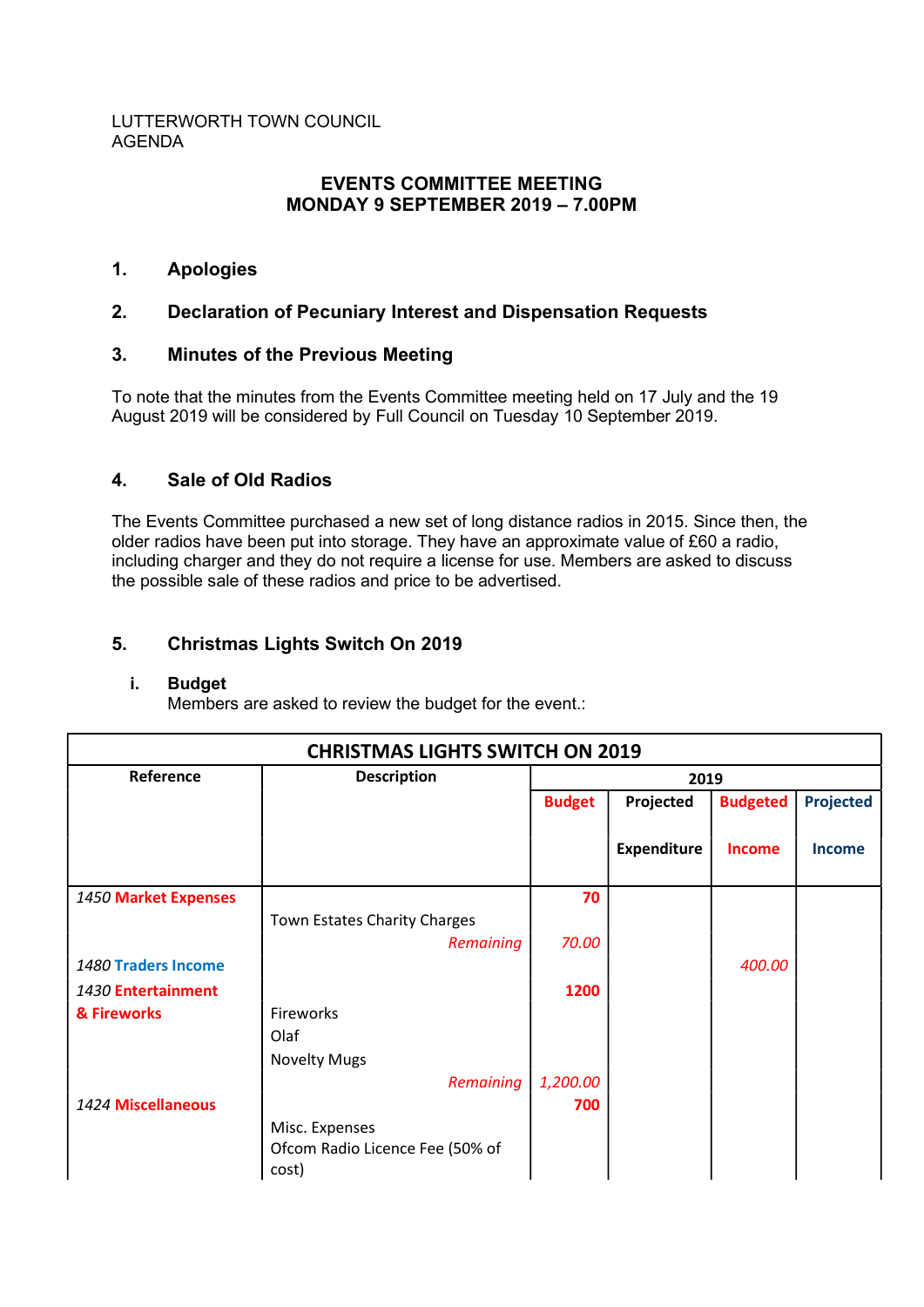| <b>Fee</b>                                |                               |                   | 700      |          |          |             |
|-------------------------------------------|-------------------------------|-------------------|----------|----------|----------|-------------|
| 1477 Fair Income<br>1452 Car Park Closure | <b>John Smart</b>             |                   |          |          | 750.00   |             |
|                                           | <b>HDC</b>                    |                   |          |          |          |             |
|                                           |                               | <b>Remaining</b>  | 700.00   |          |          |             |
| 1438 Road Closure                         |                               |                   | 1850     |          |          |             |
|                                           | Road Closure LCC              |                   |          |          |          |             |
|                                           | <b>Diversion Signage</b>      |                   |          |          |          |             |
|                                           | <b>Street Cleaner</b>         |                   |          |          |          |             |
|                                           |                               | Remaining         | 1,850.00 |          |          |             |
| 1431 Staging / PA                         |                               |                   | 2400     |          |          |             |
|                                           | <b>Stage Hire</b>             |                   |          |          |          |             |
|                                           | PA System (incliding hosting) |                   |          |          |          |             |
|                                           |                               | <b>Remaining</b>  | 2,400.00 |          |          |             |
| 1434 First Aid                            |                               |                   | 170      |          |          |             |
|                                           | JL King Medical               |                   |          |          |          |             |
|                                           |                               | Remaining         | 170.00   |          |          |             |
| 1435 Publicity                            |                               |                   | 900      |          |          |             |
|                                           | <b>Swift Flash Adverts</b>    |                   |          |          |          |             |
|                                           | A5 Leaflets                   |                   |          |          |          |             |
|                                           | Posters (Printing)            |                   |          |          |          |             |
|                                           | <b>Banners</b>                |                   |          |          |          |             |
|                                           |                               | Remaining         | 900.00   |          |          |             |
| 17002 Staff Overtime                      |                               |                   | 250      |          |          |             |
|                                           | Mark & Aaron                  |                   |          |          |          |             |
|                                           |                               | Remaining         | 250.00   |          |          |             |
|                                           |                               | <b>SUB TOTAL</b>  | 8,240.00 | 0.00     | 2,350.00 | $\bf{0}$    |
|                                           |                               | <b>DIFFERENCE</b> |          | 8,240.00 |          | $-2,350.00$ |
|                                           | <b>TOTAL EXPENDATURE</b>      |                   | 5,890.00 |          |          | 0.00        |
|                                           |                               | <b>DIFFERENCE</b> |          |          |          | 5,890.00    |

### ii. Olaf

A quotation of £75 for Olaf to attend the event. Members are asked to approve this quotation.

## iii. Fireworks

A quotation of £650 has been recieved. Members are asked to agree this price. Sponsorship will be sought to cover this cost.